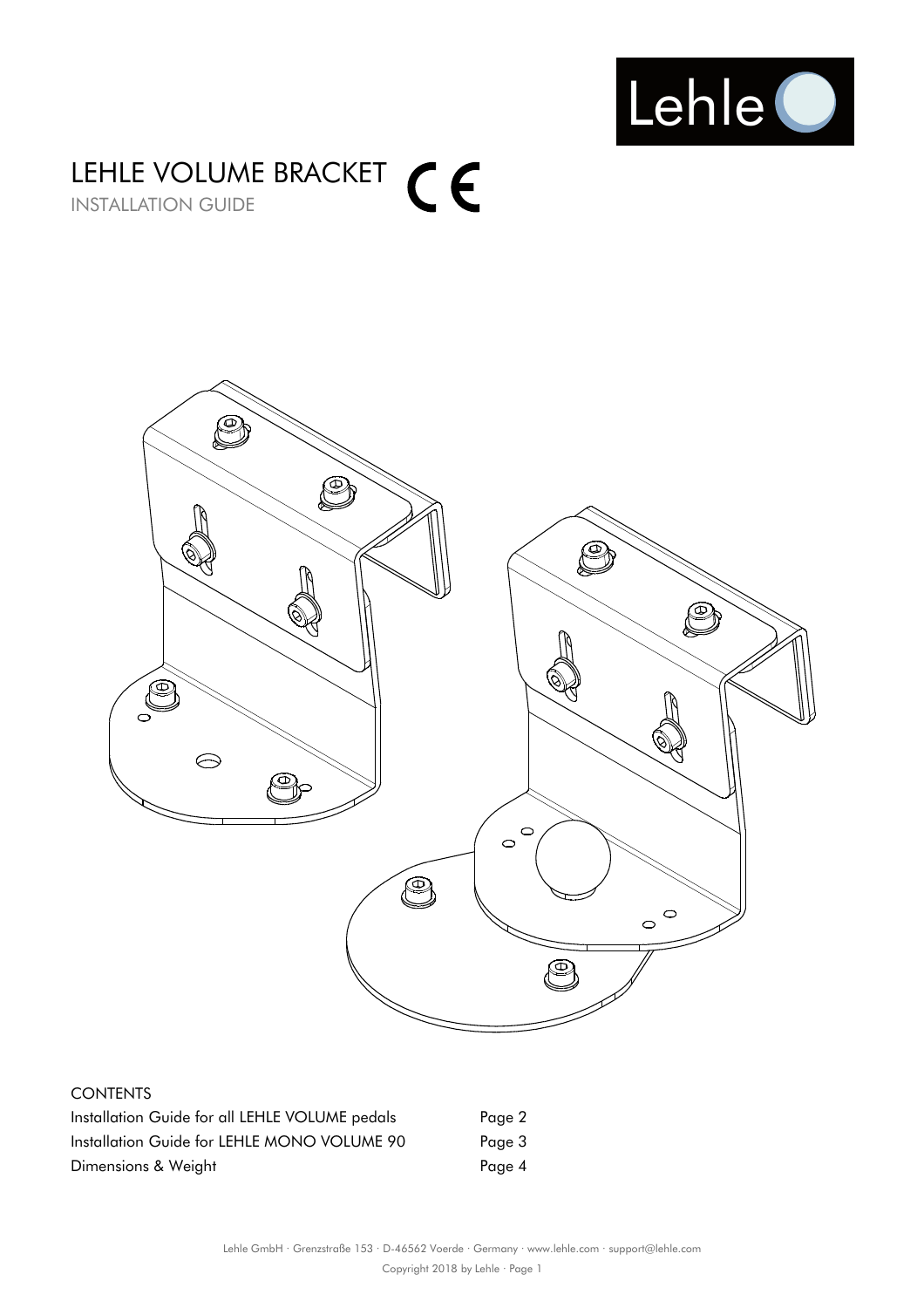

## LEHLE VOLUME BRACKET

INSTALLATION GUIDE for all LEHLE VOLUME pedals



- 1 Allen screw plus washer (2 pcs)
- 2 Bracket A
- 3 Allen screw plus washer (2 pcs)
- 4 Bracket B
- Loosen Allen screws (1) and (3) so you can move Bracket A and C. Do not remove screws, just turn them counterclockwise a half-turn so they stay attached to the brackets.
- Place the Volume Bracket onto your pedal steel bar, make sure the mounting plate (7) touches the floor and use the included Allen key to tighten the screws.
- Connect the power supply and cables to your Lehle Mono Volume or Lehle Stereo Volume.
- 5 Locking nut plus washer
- 6 Allen screw plus washer (2 pcs)
- 7 Mounting plate
- 8 Bracket C
- Remove Allen screws (6). Place the pedal onto the Mounting plate (7) so the holes of the pedal match to the holes on the plate.
- Place the Allen screws plus washer (6) through the mounting holes of the Volume pedal and use the Allen key to tighten them.
- By loosing and tightening the Locking nut (5) you can adjust the angle of your pedal.



Lehle GmbH · Grenzstraße 153 · D-46562 Voerde · Germany · www.lehle.com · support@lehle.com Copyright 2018 by Lehle · Page 2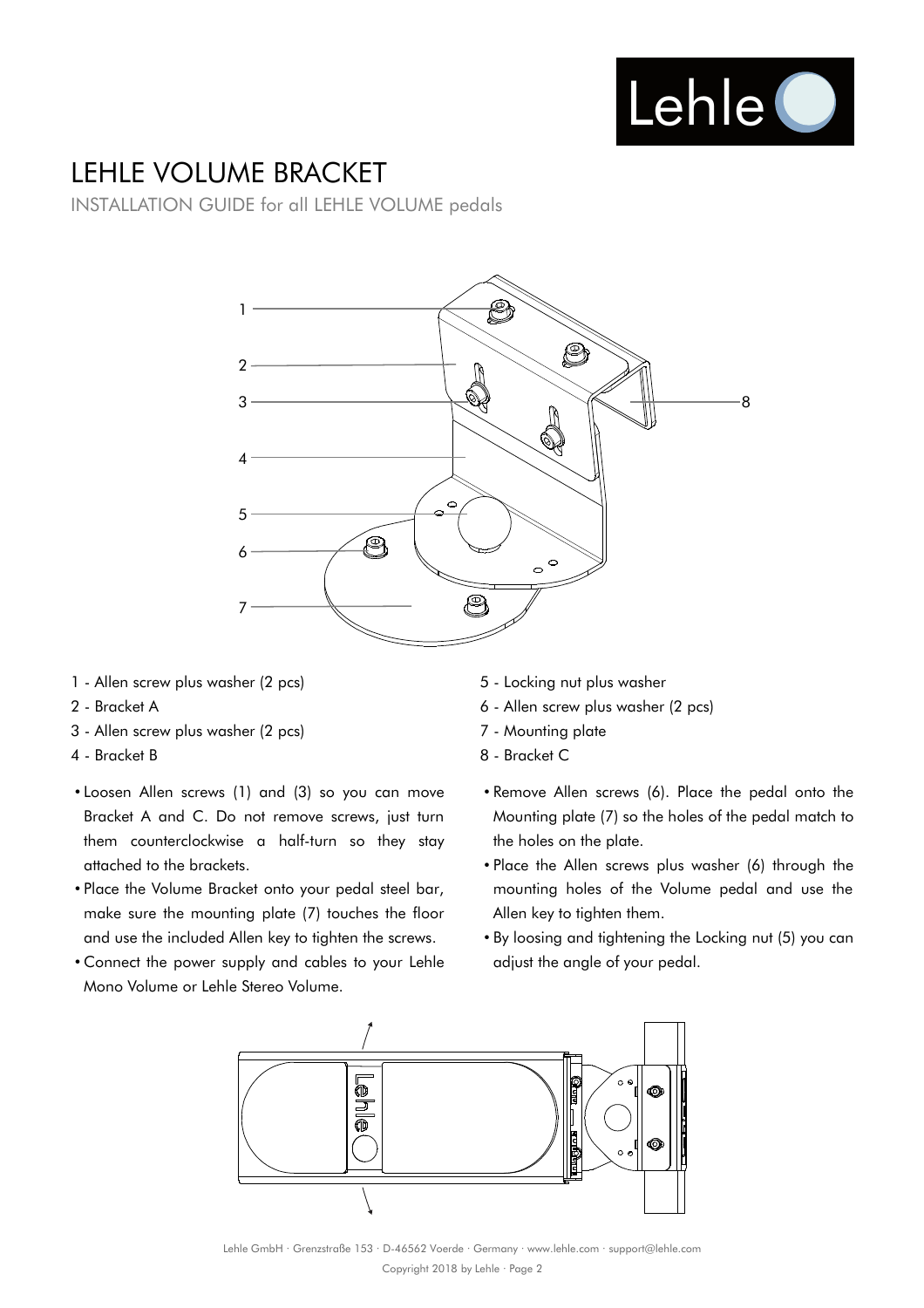

# LEHLE VOLUME BRACKET

INSTALLATION GUIDE for LEHLE VOLUME 90



- 1 Allen screw plus washer (2 pcs)
- 2 Bracket A
- 3 Allen screw plus washer (2 pcs)
- Loosen Allen screws (1) and (3) so you can move Bracket A and C. Do not remove screws, just turn them counterclockwise a half-turn so they stay attached to the brackets.
- Place the Volume Bracket onto your pedal steel bar, make sure that Bracket B (6) touches the floor and use the included Allen key to tighten the screws.
- Remove Allen screws (4) and place your Mono
- 4 Allen screw plus washer (2 pcs)
- 5 Bracket B
- 6 Bracket C

Volume 90 onto Bracket B (5) so the holes of the pedal match to 2 of the 4 holes on the Bracket.

- Place Allen screws (4) through the mounting holes of the Mono Volume 90 and use the Allen key to tighten them.
- By choosing 2 different holes on Bracket B you can set the pedal at different angles and distances in relation to the bar.